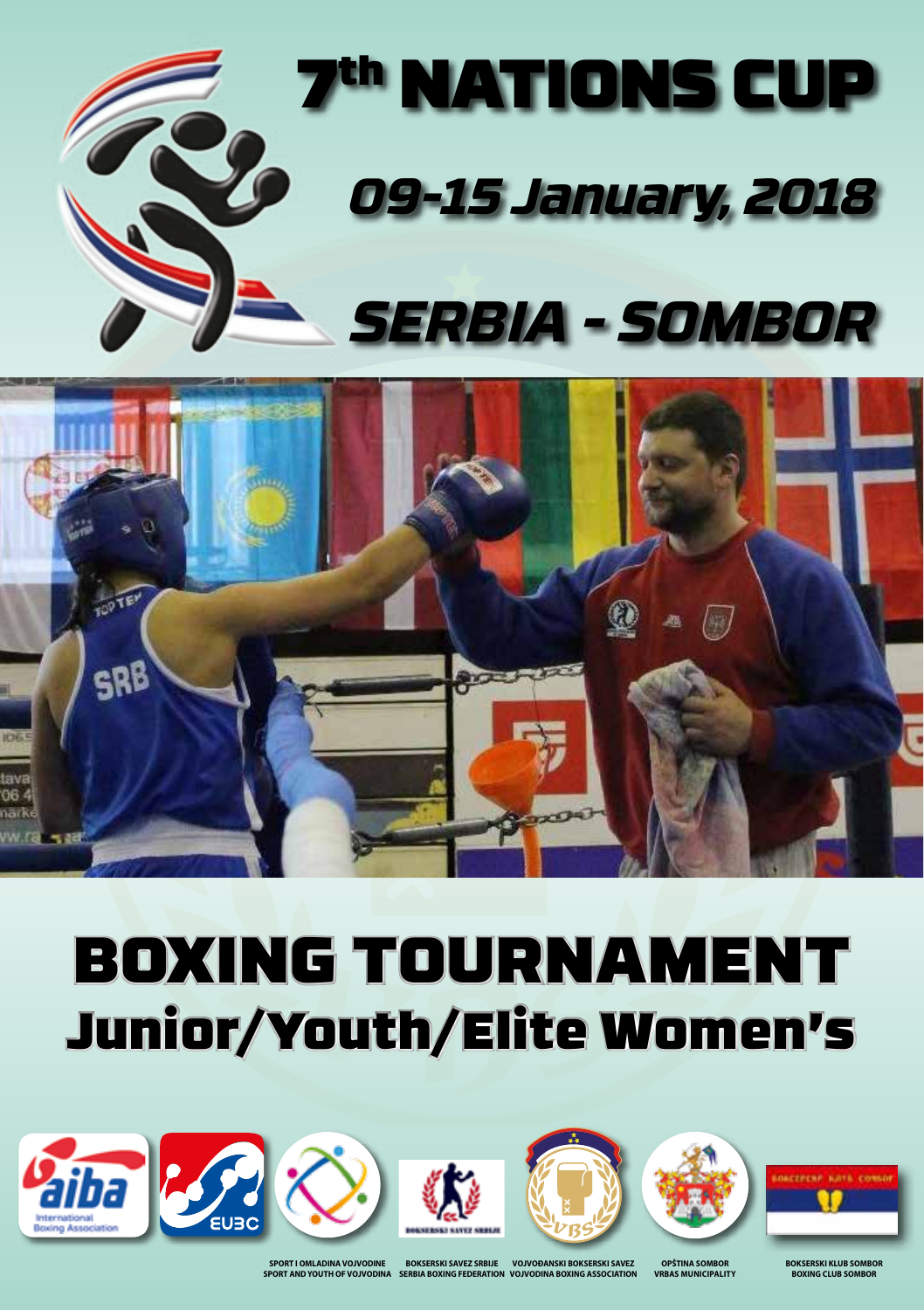

## **VOJVODINA BOXING ASSOCIATION**

Serbia, Novi Sad, Masarikova 25 E-mail: *b.s*.*vojvodjanski@gmail.com www.bsv.org.rs* Application for Cup E-mail: *nations.cup.women@gmail.com jovica.panic79@gmail.com*

# **INVITATION 7th NATIONS CUP** WOMEN'S

## INTERNATIONAL TOURNAMENT CATEGORY "A"

#### **COMPETITION VENUE**

Name: Sports Hall - "Mostonga" Location: Sombor, Vojvodina, Serbia

LAN Internet Line access and on site LIVE STREAMING www.bsv.org.rs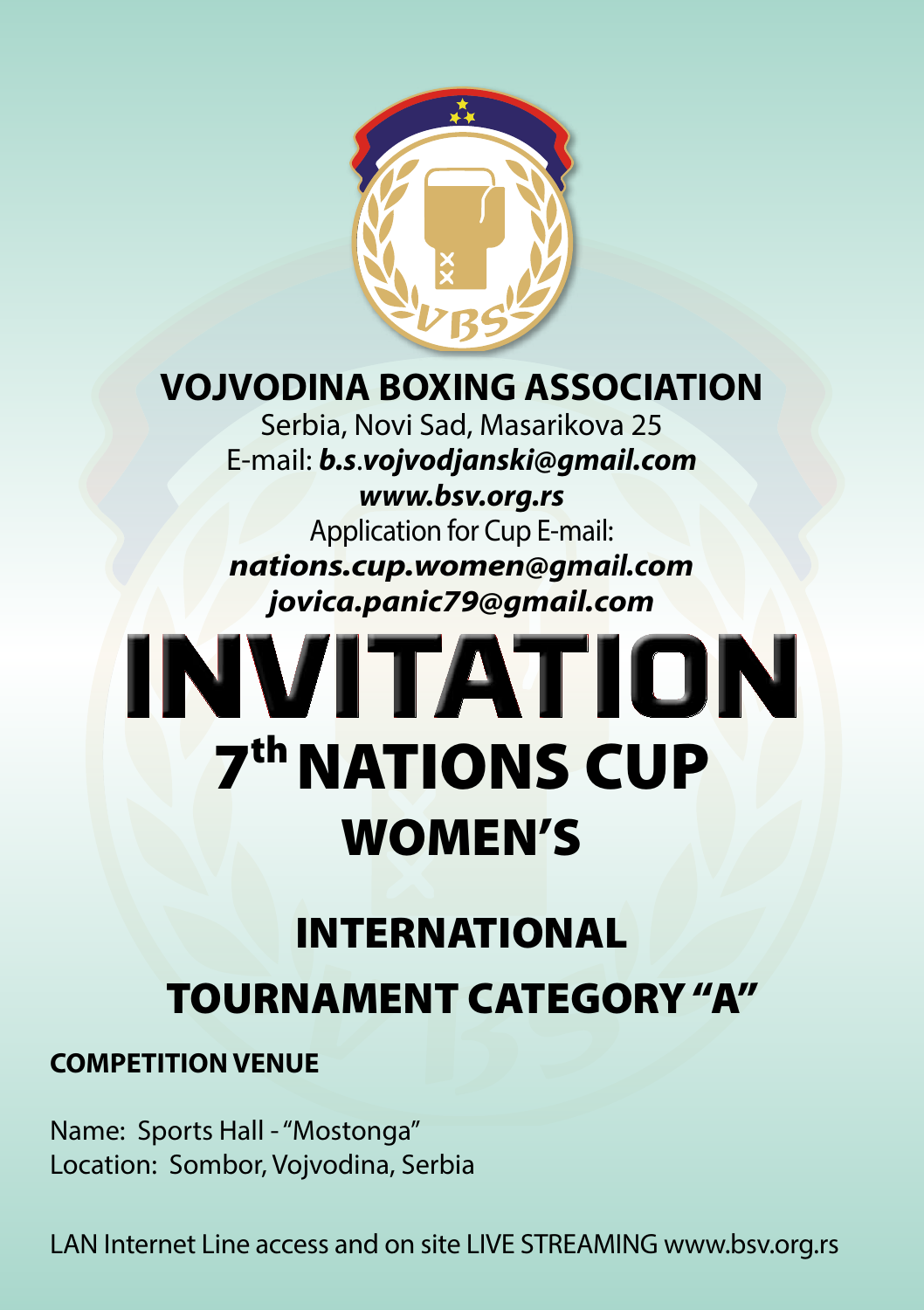#### **EVENT PERIOD**

| Date:                  | Phase:                                                     |  |  |  |
|------------------------|------------------------------------------------------------|--|--|--|
| January 8 (Monday)     | Arrivals of Team Delegations                               |  |  |  |
| January 9 (Tuesday)    | Arrivals of Team Delegations Technical Meeting             |  |  |  |
| January 10 (Wednesday) | Daily Medical Check and Weigh-In Official Draw Elimination |  |  |  |
| January 11 (Thursday)  | Daily Medical Check and Weigh-In Elimination               |  |  |  |
| January 12 (Friday)    | Daily Medical Check and Weigh-In Quarterfinals             |  |  |  |
| January 13 (Saturday)  | Daily Medical Check and Weigh-In Semifinals                |  |  |  |
| January 14 (Sunday)    | Daily Medical Check and Weigh-In Finals                    |  |  |  |
| January 15 (Monday)    | Departures                                                 |  |  |  |

#### **INFORMATION ON THE AGE OF BOXERS AND CATEGORY**

| Age Classification:   | Junior Girls Boxers (born 2003 and 2002)                                                         |  |  |
|-----------------------|--------------------------------------------------------------------------------------------------|--|--|
| 13 Weight categories: | 44-46 kg, 48 kg, 50 kg, 52 kg, 54 kg, 57 kg, 60 kg,<br>63 kg, 66 kg, 70 kg, 75 kg, 80 kg, 80+ kg |  |  |

#### COMPETITION FORMAT

Three (3) rounds of two (2) minutes, one (1) minute rest between rounds.

| Age Classification:   | Youth Girls Boxers (born 2001 and 2000)                                     |  |  |
|-----------------------|-----------------------------------------------------------------------------|--|--|
| 10 Weight categories: | 45-48 kg, 51 kg, 54 kg, 57 kg, 60 kg,<br>64 kg,69 kg, 75 kg, 81 kg, 81 + kg |  |  |

#### COMPETITION FORMAT

Four (3) rounds of two (3) minutes, one (1) minute rest between rounds.

| Age Classification:   | Elite Women Boxers (1 January, 1978 - 31 December, 1999)                    |  |  |  |
|-----------------------|-----------------------------------------------------------------------------|--|--|--|
| 10 Weight categories: | 45-48 kg, 51 kg, 54 kg, 57 kg, 60 kg,<br>64 kg, 69 kg, 75 kg, 81 kg, 81+ kg |  |  |  |

#### COMPETITION FORMAT

Four (3) rounds of two (3) minutes, one (1) minute rest between rounds.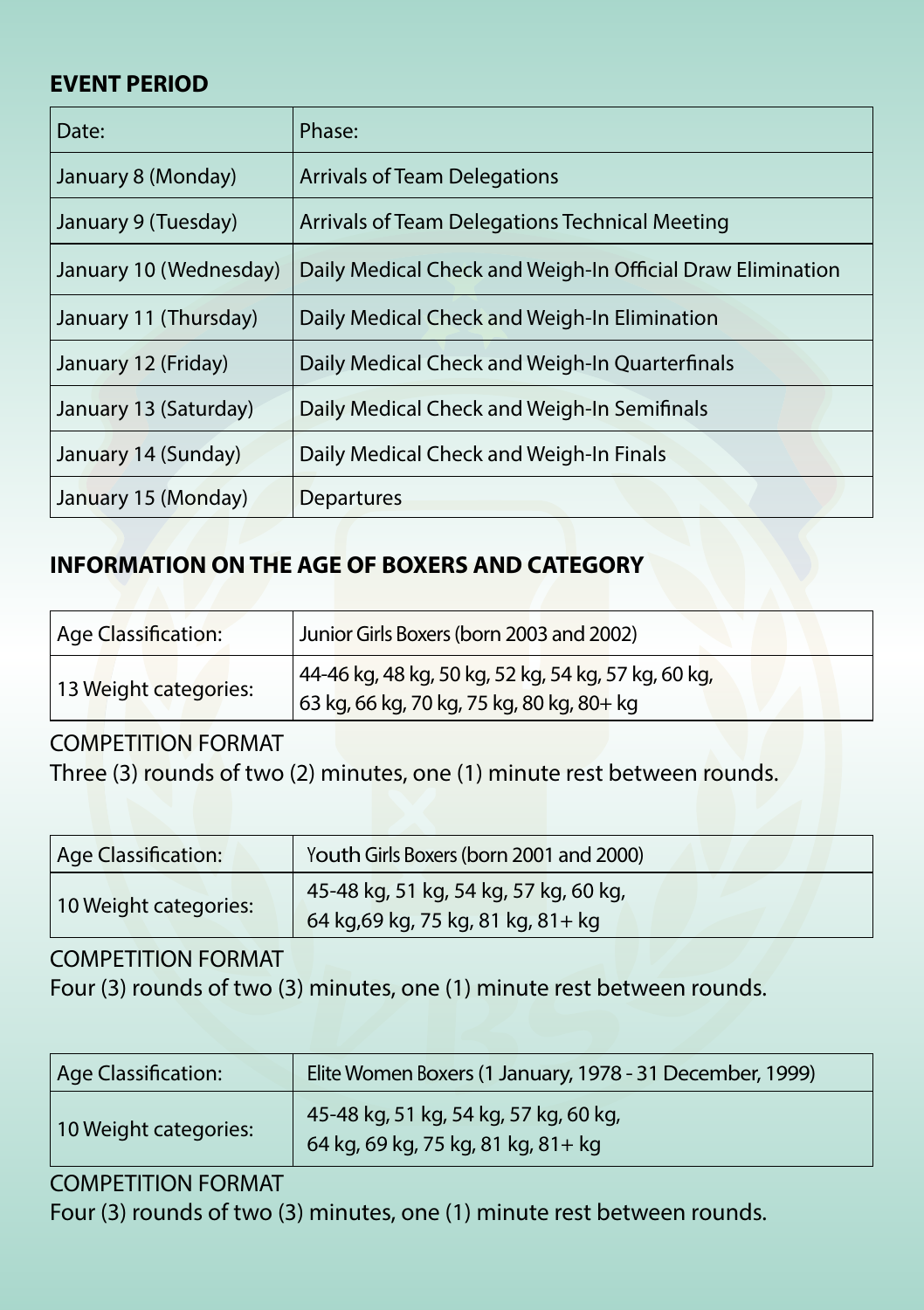#### **REFEREES AND JUDGES**

Referees and judges must have AIBA rank

#### **REQUIREMENTS:**

Each team delegation must bring the following national flag 1x1,5 m.

All Boxers must bring the following items to the General Weigh-In: o AIBA International Record Book and medical exams up to date o Current and valid Passport

Boxer's Uniform:

- o Each boxer must bring two sets of uniform
- o The colors of these two sets of uniform must be in accordance with AIBA Technical and Competition Rules

#### **THE COMPOSITION OF THE OFFICIAL DELEGATIONS**

Not limited

#### **TRANSPORTATION**

All participants are responsible for their travel expenses to and from Vrbas. The Organizers can meet teams an Airport "Nikola Tesla" in Belgrade, the cost of transportation from the airport to Sombor 170 km, and back is 45 € per person.

#### **ACCOMMODATION FOR ALL PARTICIPANTS MUST BE OVER THE ORGANIZER:**

**Hotel Andrić\*\*\*\*, Vila "Kronić"\*\*\*, Hotel "Knez Petrol"\*\*\*, Hotel "Piccolino"\*\*\*** participations will be accommodated on their own cost in amount 45€ per person per day (accommodation with 3 meals) in double rooms and triple rooms. If participants want to be in single rooms, they must paid 55€ per day (accommodation with 3 meals).

**Hotel "Beli Dvor"**\*\*, **House center "Sombor"** participations will be accommodated on their own cost in amount 30€ per person per day (accommodation with 3 meals) in double and triple rooms. If participants want to be in single rooms, they must paid 40€ per day (accommodation with 3 meals).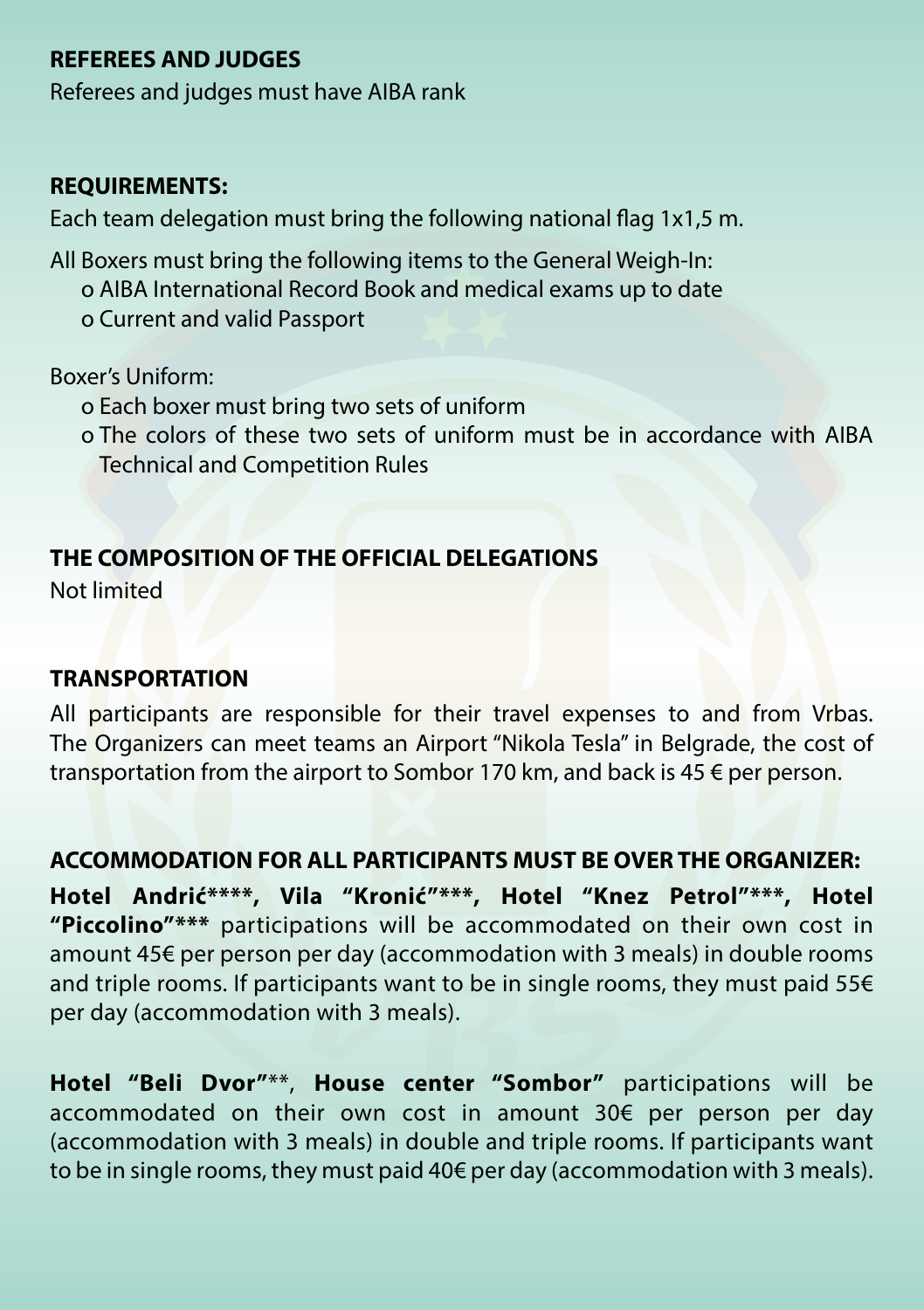#### **MEDICAL CARE**

Tanizer will provide medical care and first-aid during the entire event to all participants who suffer from a sports injury contracted during the event.

#### **MEDALS**

A Gold medal will be awarded to the winner in each weight category, a silver medal to the runner-up. Bronze medals will be awarded to both semi-finalists.

#### **VISA**

Those countries, who need entry visa to Serbia should contact Serbian Embassy in their countries. Also we kindly ask you to send to Vojvodina boxing Аssociation full list of delegation. Please inform us in what city will you apply for Serbian visa. We kindly ask you to send us requests for visa assistance **not later than 5th December 2017.**

#### **REGISTRATION FORM**

- Preliminary entries must be sent **until 15th November**, 2017.
- Final entries with arrival and departure details must be sent **until 15th December**, 2017.
- All entries for this Tournament must be sent to the **Vojvodina Boxing Association:**

E-mail: **nations.cup.women@gmail.com jovica.panic79@gmail.com** Fax: +381 21 572356

Best regards

 **Stojan Knežević Marko Tubić** Vice president of the organization board Tournament Coordinator



#### **Jovan Panic**

**Jovana Nikolić**  $\|\xi\| \geq \|\xi\|$  Tournament Director Secretary VBA  $\sqrt{7}$ , VBS  $\sqrt{7}$  + 381 63 514 880  $+381\,21\,572\,356$   $+381\,65\,8144\,536$ jovica.panic79@gmail.com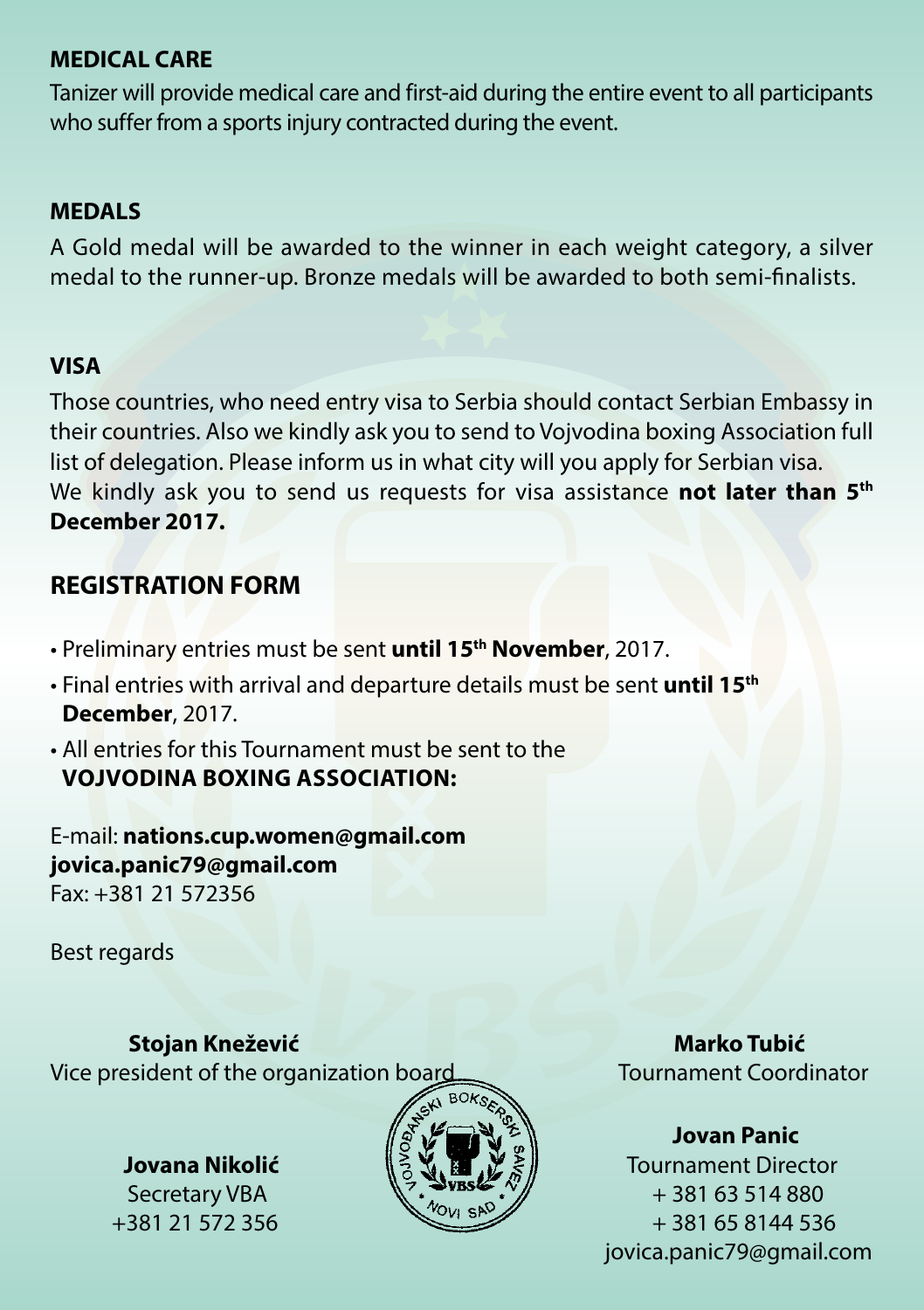#### **Sports Hall** - "Mostonga", Sombor; http://scsoko.rs/



#### **Hotel "Andrić"**\*\*\*\*, Sombor; www.hotelandric.co.rs





**Vila "Kronić"**\*\*\*, Sombor; www.vilakronic.com



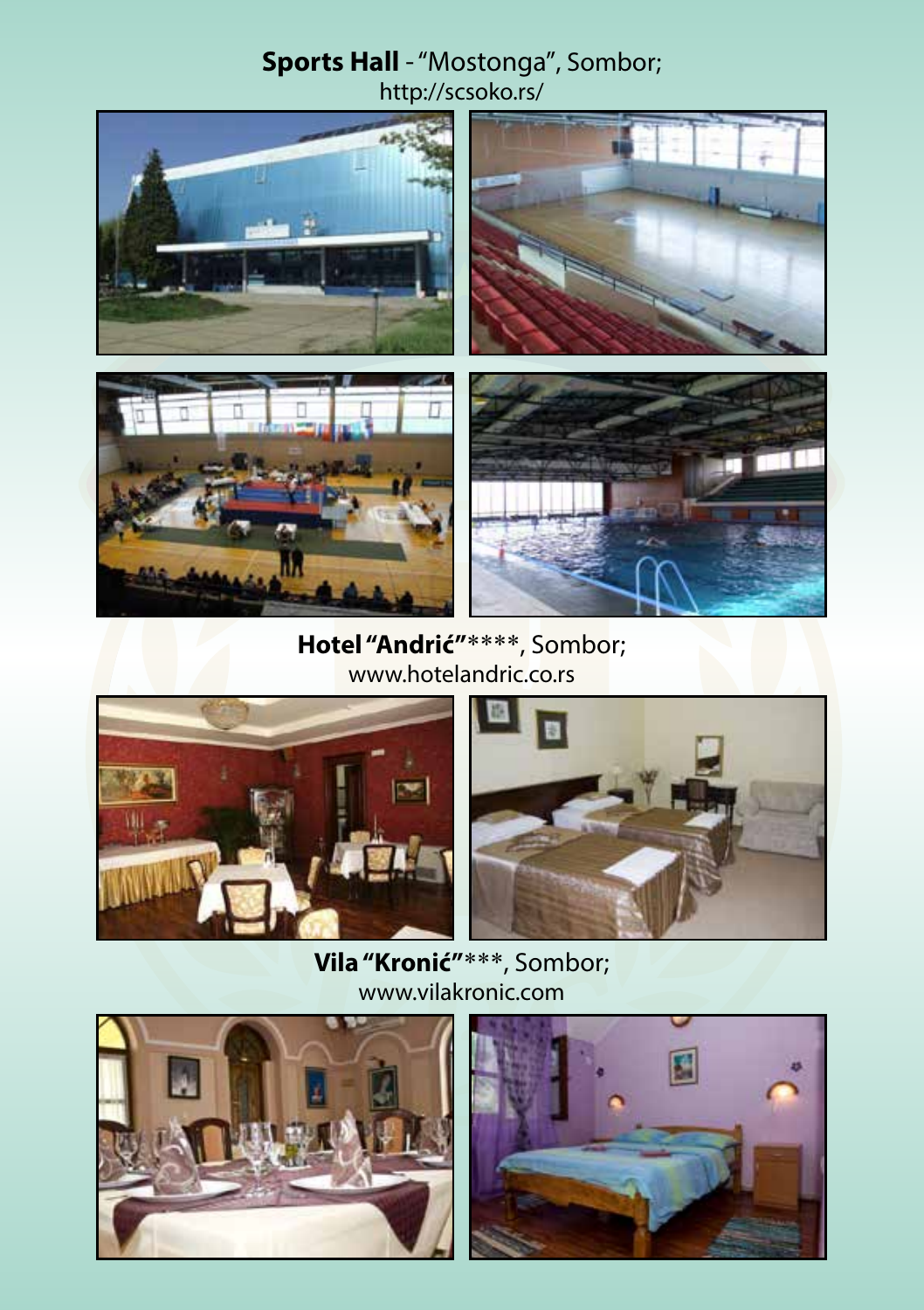#### **Hotel "Knez Petrol"**\*\*\*, Sombor;





#### **Hotel "Piccolino"**\*\*\*, Sombor; www.piccolina.co.rs





**Hotel "Beli Dvor"**\*\*, Sombor; www.motelbelidvor.com





**House center "Sombor"**, Sombor; www.motelbelidvor.com